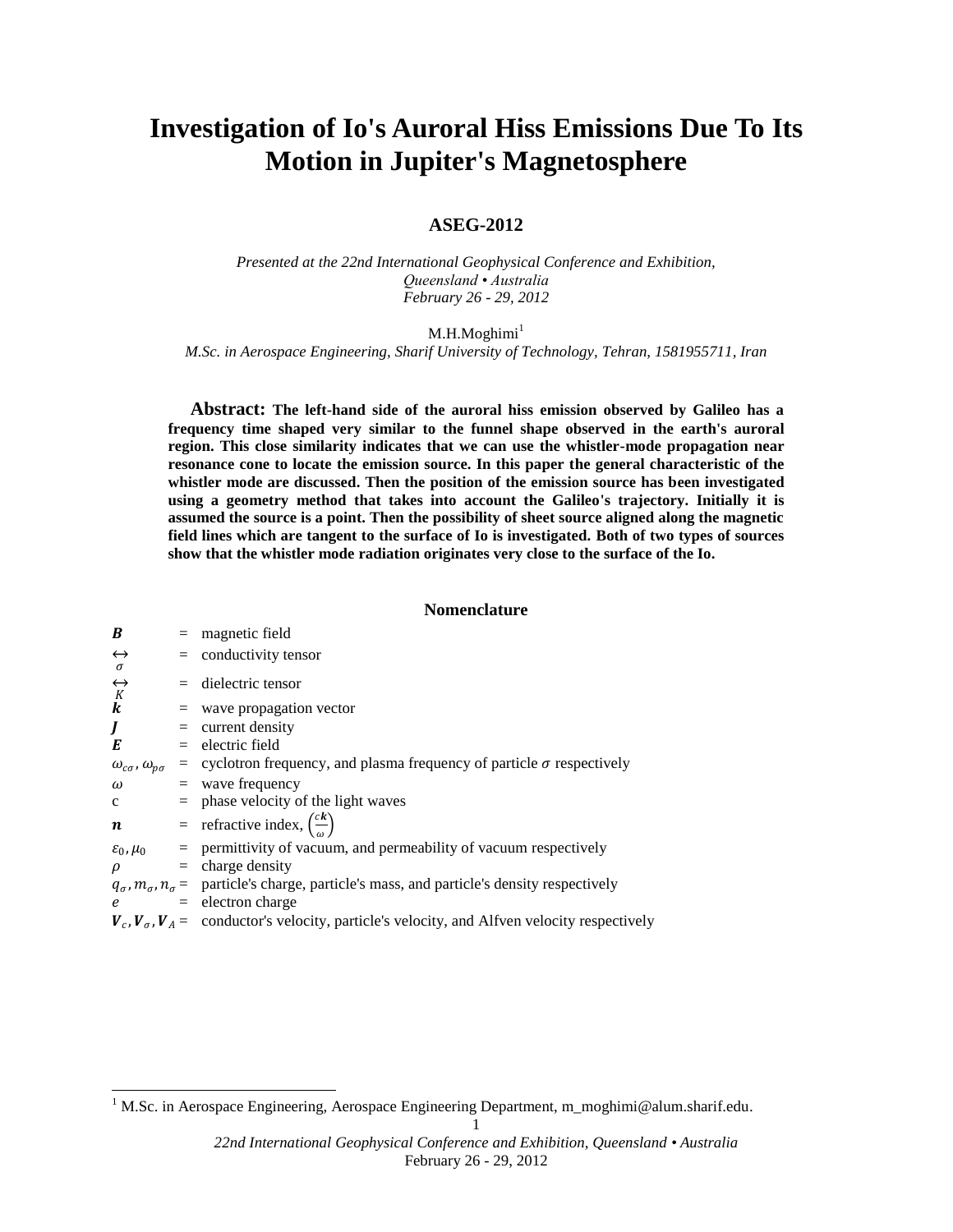## **I. Introduction**

uroral hiss is a type of whistler mode radio emission which frequently occurs in high latitude regions of A uroral hiss is a type of whistler mode radio emission which frequently occurs in high latitude regions of planetary magnetospheres and also observed by Galileo spacecraft over the Jupiter's moon Io during a flyby of Io in October 16, 2001. This emission was first discovered using ground based instruments, <sup>1</sup> which detected a very low frequency broadband emission in association with aurora. The first satellite observations of auroral hiss were

made at the earth in the  $1960s$ ,  $3,4,5,6$  and similar emissions have since been detected at other planets in the solar system, including Jupiter, Jupiter's moon Io, and Saturn. Auroral hiss is known to propagate in the whistler mode, as the frequency is always above the local proton cyclotron frequency and below both the electron cyclotron frequency and electron plasma frequency. Whistler mode wave are the only plasma waves that can propagate in this range of frequencies. On a frequency-time spectrogram, this emission displays a characteristic funnel shape with a V-shaped low frequency cutoff as shown by Gurnett.<sup>4</sup> The emission's V-shaped nature is explained by emission from localized source propagation near the resonance cone.  $7,8,9$  The resonance cone is defined as a cone of angles with respect to the magnetic field where the refractive index goes to infinity, and denotes the region around the magnetic field line in which the emission is restricted to propagate. The resonance cone also imposes a restriction on the group velocity, the propagation of wave energy, to a region of angles around the field line. This boundary is a property of the index of refraction,  $n(\theta)$ , where  $\theta$  is the angle between the propagation vector and the central field line. This is shown in Fig. 1. As the refractive vector deviates further from the magnetic field direction, it approaches an angle where the index of refraction asymptotes to infinity. This angle is defined as  $\theta_{res}$ . From this angle the limiting group velocity angle  $\psi$ could be defined. It can be shown that the group velocity angle is perpendicular to the index of refraction surface. <sup>10</sup> Then it can be written  $\psi = 90^\circ - \theta_{res}$ . This condition, however, is not uniform for all components of the emission; because the resonance cone angle is frequency dependent. The lower frequencies will have a smaller resonance cone angle than higher frequencies. In addition, this emission has an upper cutoff, as the resonance cone angle goes to  $\theta_{res}$  at either the plasma frequency or cyclotron frequency. These results imply that as a spacecraft flies through a region of whistler mode emission propagating along the resonance cone it will encounter higher frequencies first, and detect lower frequencies only near the midpoint of its pass through this region. This emission will also be bounded on the high frequency end by either the plasma frequency or cyclotron



**Figure 1. Propagation of auroral hiss emission along the resonance cone from Ref. 2.**



**Figure 2. Frequency Dependent Propagation and its effect on how data appear on a spectrogram from Ref. 2.**

frequency whichever is lower. This characteristic is shown in Fig. 2. As one can see in Fig. 2, this emission will display a characteristic funnel shape when plotted on a frequency versus time spectrogram. It is clear that the detection of such emissions is dependent upon the location of spacecraft as it orbits the planet. In the following sections first the observations and the unipolar inductor model will be reviewed. Then after presenting the whistler mode generation and propagation, both point source and cylindrical sheet geometry model will be discussed.

# **II. Observations and the Unipolar Inductor Model**

In this section we proceed by reviewing the frequency-time spectrogram taken by Galileo and then will discuss current generation of conductor which pass through a plasma environment in brief.

#### **A. The Galileo's Observations**

The Galileo spacecraft which was placed in the orbit around Jupiter on December 7, 1995, has been carrying out a series of close flybys of the four Galilean satellites. The spacecraft trajectory relative to Io from 00:50:00 UT to 02:10:00 UT on October, 16, 2001 is shown in Fig. 3. In this figure the coordinate system is used with the +Z axis aligned parallel to Jupiter's rotational axis and the +X axis aligned parallel to the nominal co-rotational plasma flow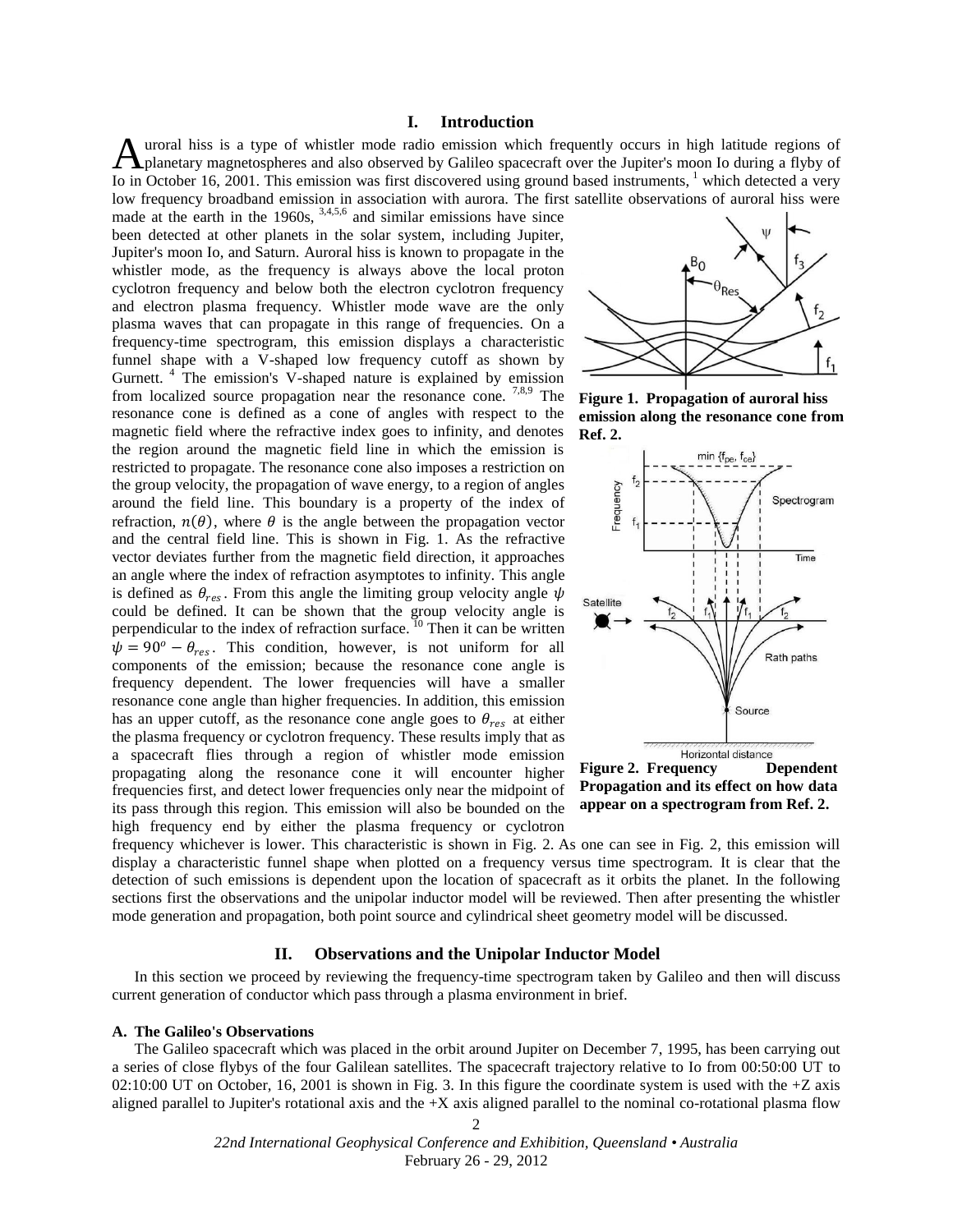induced by Jupiter's rotation. The  $+Y$  axis completes the usual righthanded coordinate system. As can be seen, the spacecraft passed over the south pole of Io with a closest approach at a radial distance of 1.098  $R_{I_0}$  at 01:23:20 UT.

A spectrogram of electric field intensities obtained from the Galileo plasma instrument in the vicinity of Io is shown in Fig. 4. The red color in the spectrum represents strongest emission while the blue color represents the weakest emission. The range from dark blue to bright red is 70 dB. The time range is chosen from 01:08:20 UT to 01:38:20 UT so that the auroral hiss-like emission can be shown clearly. This radiation occurs from 01:16:00 UT to 01:20:00 UT and spans a frequency range from about 1 kHz to 40 kHz. The radiation has an asymmetrical funnel-shaped low frequency cutoff that decreases monotonically from about 40 kHz at 01:16:00 UT to 10 kHz at 01:20:00 UT. The electron cyclotron frequency shown by the white line marked  $f_{ce}$  was computed from on-board magnetic field measurements using the equation  $f_{ce} = 28 B Hz$  where B is in nT. It has a value about 58 kHz and the proton cyclotron frequency  $f_{ci}$  has a value of about 32 Hz. The electron plasma frequency, shown by the white line marked  $f_{pe}$ , is also shown in the figure and has a value

about 600 kHz during the period of interest. As can be seen the following inequalities exist among the proton cyclotron frequency, the observed emission frequency  $f$ , the electron cyclotron frequency, and the electron plasma frequency:

$$
f_{ci} \ll f \ll f_{ce} < f_{pe} \tag{1}
$$

For these parameters the only possible mode of propagation in the frequency range of interest is the whistler mode. As will be shown shortly these inequalities will allow us to greatly simplify the cold plasma dispersion relation which will be used later to perform ray-path calculations. The plots of X, Y, Z components of the magnetic field in nT for the same time range in Fig. 4, is shown in Fig. 5. From these plots it can be seen that all three components of the magnetic field are smooth and slowly varying except in the interval between 01:15:00 UT to 01:32:00 UT which corresponds to the time range when the spacecraft was in the vicinity of Io. In this interval saw-shaped perturbations are obviously observed in the  $B_x$  and  $B_y$  plots with perturbations amplitudes of about  $\Delta B_x = 600 \text{ nT}$  (in a background of -300 nT) and  $\Delta B_y = 300 \text{ nT}$ (relative to a background of -300 nT). Obvious abrupt changes in magnetic field occurred at about 01:21:00 UT to 01:29:00 UT. According to Ampere's law  $\nabla \times \mathbf{B} = \mu_0 \mathbf{J}$ , those changes indicate that the spacecraft crossed two intense current sheets, one near the inner boundary of Io, and the other near the outer boundary of Io. In the region between the two major current sheets, the zcomponent of the magnetic field increased (decreased in magnitude) gradually with small oscillations. After the second current sheet crossing, the  $B_z$  field drops down to an equilibrium value of about -1650 nT which is slightly larger than the field (- 1900 nT) that was present during the approach to Io. Comparing with the electric field spectrum, it can be seen that the auroral hissliked emission occurred when the magnetic perturbation started. The vertex of the funnel-shaped emission occurred almost exactly at the same moment as the first major magnetic field discontinuity.



**Figure 3. Trajectory of Galileo during the Io flyby in Oct. 16th, 2001.**



**Figure 4. Time-Frequency spectrum of the electric field for the time series from 01:08:20 UT to 01:38:20 UT, Oct. 16th, 2001.**



**spacecraft event time, Oct. 16th, 2001.**

*22nd International Geophysical Conference and Exhibition, Queensland • Australia* February 26 - 29, 2012

#### 3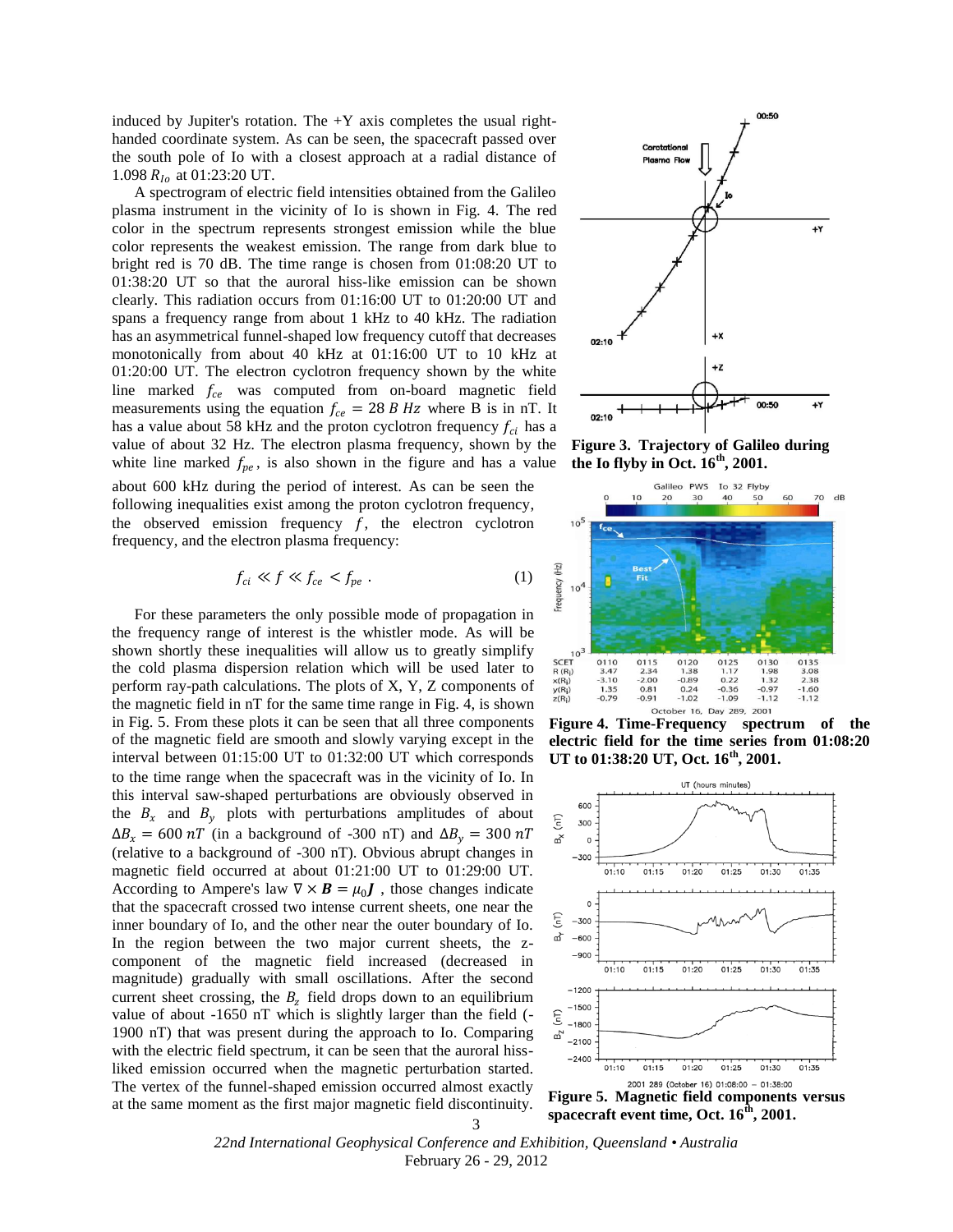These facts can be explained as follows: when the spacecraft approached the current sheet auroral hiss-liked radiation generated by the current was first detected; the radiation was continuously received with strongest wide spectrum radiation occurring as the spacecraft was right in the current sheet. These data suggest that the auroral hiss is closely associated with the current that cause discontinuity in the magnetic field. This fact gives further evidence of the presence of a field aligned current flow connecting Io with Jupiter as proposed by Goldreich and Lynden-Bell (1968). Similar magnetic perturbations of about 5% were also detected earlier by Voyager 1 when the spacecraft crossed Io's magnetic flux tube about 11  $R_{10}$  below Io.

#### **B. The Unipolar Inductor Model**

There is a motional induced charge separation in a conductor moving across magnetic field lines. This charge may be conducted away, resulting in a dc current flow through the conductor if it moves through plasma. The generation of Alfven waves is a mechanism particularly effective for circulating the charge for very large conductors moving in or above the planetary ionosphere.

Alfven waves were first postulated by Alfven using the theory of magnetohydrodynamics or MHD [1]. MHD refers to a highly conducting fluid with the presence of a magnetic field. In the case of an incompressible MHD fluid, Alfven found that there is one wave mode that can propagate. This wave often refers to as a shear Alfven wave, is primarily electromagnetic in nature. The wave is characterized by a perturbation magnetic field which is transverse to the undisturbed magnetic field and propagates along the direction of undisturbed field. Also the fluid is perturbed in a direction transverse to the undisturbed magnetic field. Often the shear Alfven wave is described as being analogous to a wave on a taut string where the Maxwell stress provides the tension. Herlofson and Van de

Hulst first demonstrated that if an MHD fluid is allowed to be compressible two additional wave modes are possible: the fast and slow magnetosonic modes [2]. These two modes have both acoustic and electromagnetic character and are also sometimes referred to as Alfven waves. This section is primarily concerned with shear Alfven waves which will be referred to simply as Alfven waves and the other MHD modes will be referred to as magnetosonic waves [2,3,4]. The goal of this section is to review the theory of Alfven wave generation by a moving object in a magnetized plasma environment and the relevant current sheet due to this motion.

As a basic the model of Drell [1965] for a satellite is presented. Drell represent the satellite as a perfect conductor and assume the satellite moves through plasma with a uniform magnetic field. The approximation of cold plasma is made; and linear perturbation theory is applied. Further approximations appropriate to obtain MHD results are made. Then a wave equation for an Alfven wave is obtained.

Consider a perfect conductor moving in a collisionless plasma in a direction perpendicular to a uniform magnetic field  $\mathbf{B}_0$ . As shown in Fig. 6, the magnetic field  $\mathbf{B}_0$  is in the z direction, and the velocity  $V_c$  is in the x direction. In the conductor a motional electric field,  $\mathbf{E} = \mathbf{V}_c \times \mathbf{B}_0$  will be just canceled by the charge separation shown in Fig. 6. Also assume that the conductor has no work function to prevent the flow of electrons from the conductor's surface into the plasma. In addition, it must be considered that for



**Figure 6. An ideal conductor moving through plasma in a direction perpendicular to the magnetic field. Charge separation occurs in the conductor from Ref. 11.**

collisionless plasma the conductivity parallel to magnetic field line is large, and the conductivity perpendicular to it is small  $\left(\frac{\sigma_{\parallel}}{2}\right)$  $\frac{\partial \parallel}{\partial \phi_{\perp}} \gg 1$ ).

It can be shown that a single particle immersed in a constant, uniform equilibrium magnetic field  $\mathbf{B}_0 = B_0 \hat{z}$  and subject to a small-amplitude wave with electric field  $\sim exp(i\mathbf{k} \cdot \mathbf{x} - i\omega t)$  has the velocity:

$$
\widetilde{V}_{\sigma} = \frac{i q_{\sigma}}{\omega m_{\sigma}} \left[ \widetilde{E}_{z} \hat{z} + \frac{\widetilde{E}_{\perp}}{1 - \omega_{c\sigma}^{2} / \omega^{2}} - \frac{i \omega_{c\sigma}}{\omega} \frac{\hat{z} \times \widetilde{E}}{1 - \omega_{c\sigma}^{2} / \omega^{2}} \right] e^{ikx - i\omega t} . \tag{2}
$$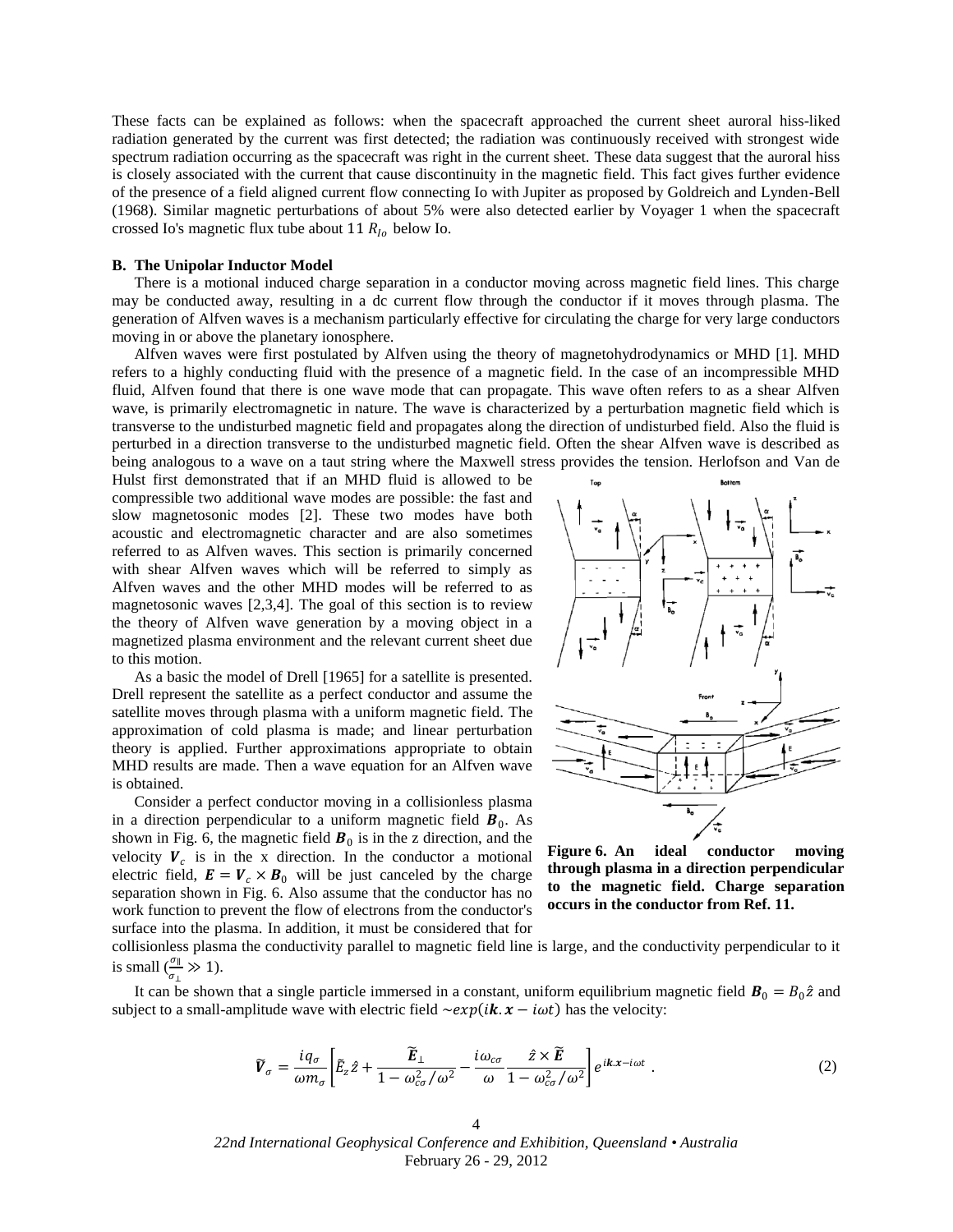The tilde ~ denotes a small-amplitude oscillatory quantity with space time dependence  $exp(i\mathbf{k} \cdot \mathbf{x} - i\omega t)$ ; this phase factor may or may not be explicitly written, but should always be understood to exist for a tilde-denoted quantity. The three terms in Eq. (2) are respectively:

1) *The parallel quiver velocity*: this quiver velocity is the same as the quiver velocity of an unmagnetized particle, but is restricted to parallel motion. Because the magnetic force  $q(V \times B)$  vanishes for motion along the magnetic field, motion parallel to  $\bm{B}$  in a magnetized plasma is identical to motion in an unmagnetized plasma.

2) *The generalized polarization drift*: this motion has a resonance at the cyclotron frequency but at low frequencies such that  $\omega \ll \omega_{c\sigma}$ , it reduces to the polarization drift  $V_{p\sigma} = m_{\sigma} \dot{E}_{\perp} / q_{\sigma} B^2$ .

3) The generalized  $E \times B$  drift: this also has a resonance at the cyclotron frequency and for  $\omega \ll \omega_{c\sigma}$  reduces to the drift  $V_E = \frac{E \times B}{R^2}$  $\frac{1}{B^2}$ .

The particle velocities given in Eq. (2) produce a plasma current density:

$$
\tilde{J} = \sum_{\sigma} n_{0\sigma} q_{\sigma} \tilde{V}_{\sigma} = i\varepsilon_0 \sum_{\sigma} \frac{\omega_{p\sigma}^2}{\omega} \left[ \tilde{E}_z \hat{z} + \frac{\tilde{E}_{\perp}}{1 - \omega_{c\sigma}^2 / \omega^2} - \frac{i\omega_{c\sigma}}{\omega} \frac{\hat{z} \times \tilde{E}}{1 - \omega_{c\sigma}^2 / \omega^2} \right] e^{ik.x - i\omega t} \tag{3}
$$

where  $\omega_{p\sigma} = \frac{n_{0\sigma}q_{\sigma}^2}{\epsilon_{\rm s}m}$  $\frac{u_{0\sigma}q_{\sigma}}{\varepsilon_0 m_{\sigma}}$ . If these plasma currents are written out explicitly, then Ampere's law has the form:

$$
\nabla \times \widetilde{\boldsymbol{B}} = \mu_0 \widetilde{\boldsymbol{J}} + \mu_0 \varepsilon_0 \frac{\partial \widetilde{\boldsymbol{E}}}{\partial t} = \mu_0 \left( i \varepsilon_0 \sum_{\sigma} \frac{\omega_{\rho \sigma}^2}{\omega} \left[ \widetilde{E}_z \hat{z} + \frac{\widetilde{\boldsymbol{E}}_{\perp}}{1 - \omega_{\sigma \sigma}^2 / \omega^2} - \frac{i \omega_{\sigma \sigma}}{\omega} \frac{\hat{z} \times \widetilde{\boldsymbol{E}}}{1 - \omega_{\sigma \sigma}^2 / \omega^2} \right] - i \omega \varepsilon_0 \widetilde{\boldsymbol{E}} \right). \tag{4}
$$

where a factor  $exp(i\mathbf{k} \cdot \mathbf{x} - i\omega t)$  is implicit.

The cold plasma wave equation is established by combining Ampere's and Faraday's law in a manner similar to the method used for vacuum electromagnetic waves. However, before doing so, it is useful to define the dielectric tensor  $\vec{K}$ . This tensor contains the information in the right hand side of Eq. (4) so that this equation is written as:

$$
\nabla \times \boldsymbol{B} = \mu_0 \varepsilon_0 \frac{\partial}{\partial t} (\vec{K} . \boldsymbol{E}) \,. \tag{5}
$$

Where  $\vec{K}$ . **E** is:

$$
\vec{K} \cdot \vec{E} = \vec{E} - \sum_{\sigma=i,e} \frac{\omega_{p\sigma}^2}{\omega^2} \left[ \tilde{E}_z \hat{z} + \frac{\tilde{E}_\perp}{1 - \omega_{c\sigma}^2 / \omega^2} - \frac{i\omega_{c\sigma}}{\omega} \frac{\hat{z} \times \tilde{E}}{1 - \omega_{c\sigma}^2 / \omega^2} \right]
$$

$$
= \begin{bmatrix} S & -iD & 0 \\ iD & S & 0 \\ 0 & 0 & P \end{bmatrix} \cdot \vec{E} \quad .
$$
(6)

And the elements of dielectric tensor are:

$$
S = 1 - \sum_{\sigma = i,e} \frac{\omega_{p\sigma}^2}{\omega^2 - \omega_{c\sigma}^2}, D = \sum_{\sigma = i,e} \frac{\omega_{c\sigma}}{\omega} \frac{\omega_{p\sigma}^2}{\omega^2 - \omega_{c\sigma}^2}, P = 1 - \sum_{\sigma = i,e} \frac{\omega_{p\sigma}^2}{\omega^2}.
$$
 (7)

The terms S and D can be decomposed into a sum and a difference using the relations: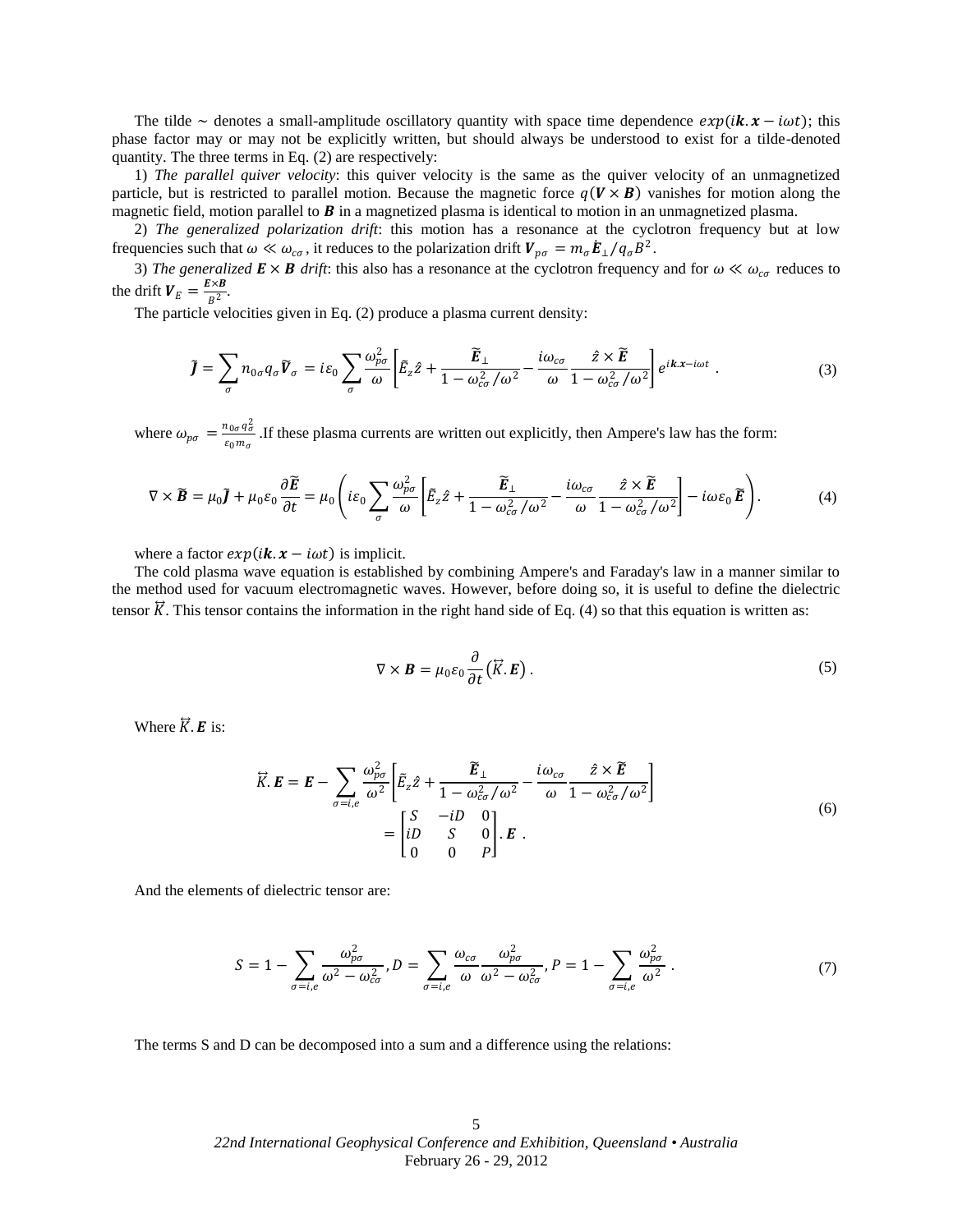$$
S = \frac{R + L}{2}, D = \frac{R - L}{2} \tag{8}
$$

where R and L are defined by

$$
R = 1 - \sum_{\sigma = i,e} \frac{\omega_{p\sigma}^2}{\omega(\omega + \omega_{c\sigma})}, L = 1 - \sum_{\sigma = i,e} \frac{\omega_{p\sigma}^2}{\omega(\omega - \omega_{c\sigma})}.
$$
(9)

So that R diverges when  $\omega = -\omega_{c\sigma}$  whereas L diverges when  $\omega = \omega_{c\sigma}$ . Since  $\omega_{c\sigma} = \frac{q_{\sigma}B}{m}$  $\frac{q_{\sigma}B}{m_{\sigma}}$ , the ion cyclotron frequency is positive and the electron cyclotron frequency is negative. Hence, R diverges at the electron cyclotron frequency, whereas L diverges at the ion cyclotron frequency. When  $\omega \to \infty$ , both  $R, L \to 1$ . In the limit  $\omega \to 0$ , evaluation of R, L must be done very carefully, since

$$
\frac{\omega_{p\sigma}^2}{\omega_{c\sigma}} = \frac{n_{\sigma}q_{\sigma}^2}{\varepsilon_0 m_{\sigma}} \frac{m_{\sigma}}{q_{\sigma}B} = \frac{n_{\sigma}q_{\sigma}}{\varepsilon_0 B},\tag{10}
$$

so that

$$
\frac{\omega_{pi}^2}{\omega_{ci}} = -\frac{\omega_{pe}^2}{\omega_{ce}}\ .
$$
\n(11)

thus

$$
\lim_{\omega \to 0} R, L = 1 - \frac{1}{\omega} \left[ \frac{\omega_{pi}^2}{(\omega \pm \omega_{ci})} + \frac{\omega_{pe}^2}{(\omega \pm \omega_{ce})} \right]
$$
\n
$$
= 1 - \frac{\omega_{pi}^2 + \omega_{pe}^2}{\omega_{ci} \omega_{ce}}
$$
\n
$$
\approx 1 - \frac{n_e q_e^2}{\epsilon_0 m_e} \frac{m_i}{q_i B} \frac{m_e}{q_e B}
$$
\n
$$
= 1 + \frac{\omega_{pi}^2}{\omega_{ci}^2}
$$
\n
$$
= 1 + \frac{c^2}{V_A^2}.
$$
\n(12)

These simplifications imply that to obtain we are concerned with oscillations involving bulk motion of the plasma. Then the time scale for fluid motion should be longer than the ion cyclotron gyration's time or equivalently  $\omega \ll \omega_{ci}$ . Long time scales are required, because for time scales shorter than the ion cyclotron gyration's time, the electron and ion behave quite differently and the approximation for single fluid motion is not appropriate. By using Eq. (6) and (12) the dielectric tensor has the following form: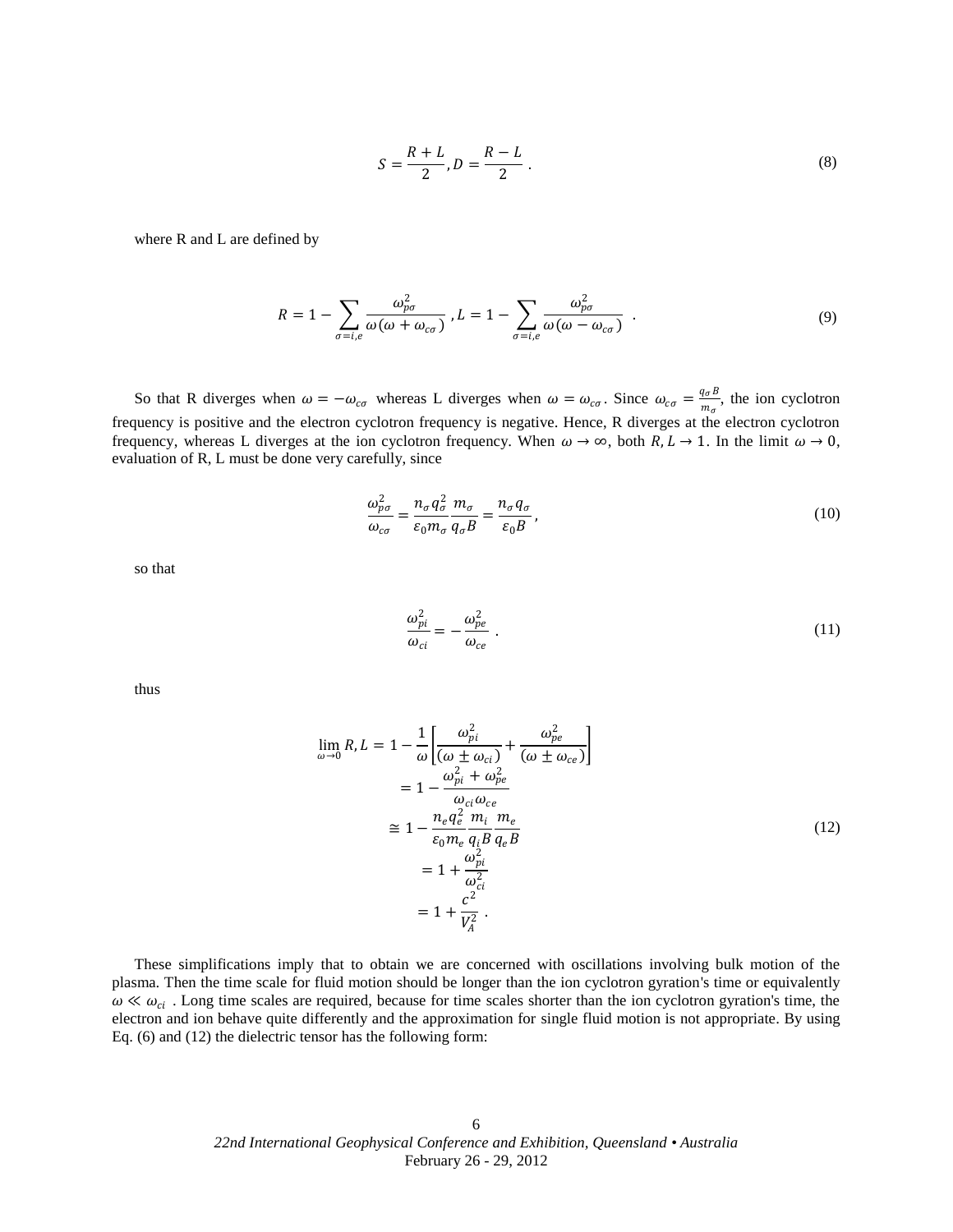$$
\vec{K} = \begin{bmatrix} 1 + \frac{c^2}{V_A^2} & 0 & 0 \\ 0 & 1 + \frac{c^2}{V_A^2} & 0 \\ 0 & 0 & 1 - \sum_{\sigma = i, e} \frac{\omega_{p\sigma}^2}{\omega^2} \end{bmatrix} .
$$
 (13)

The relation between the conductivity and the dielectric tensor is  $\vec{K} = \vec{I} - \frac{\vec{\sigma}}{I}$  $\frac{\partial}{\partial \epsilon_0 \omega}$ . This relation was obtained by writing the Ampere's law in microscopic and macroscopic forms. So that the conductivity tensor is:

$$
\vec{\sigma} = \begin{bmatrix} i\varepsilon_0 \omega \frac{c^2}{V_A^2} & 0 & 0 \\ 0 & i\varepsilon_0 \omega \frac{c^2}{V_A^2} & 0 \\ 0 & 0 & -i\varepsilon_0 \omega \sum_{\sigma=i,e} \frac{\omega_{\rho\sigma}^2}{\omega^2} \end{bmatrix} or \vec{\sigma} = \begin{bmatrix} \sigma_\perp & 0 & 0 \\ 0 & \sigma_\perp & 0 \\ 0 & 0 & \sigma_\parallel \end{bmatrix} . \tag{14}
$$

The requirement that  $\frac{\sigma_{\parallel}}{\sigma_{\perp}} \gg 1$  then becomes  $\omega^2 \ll \frac{\omega_{p\sigma}^2 V_A^2}{c^2}$  $\frac{\partial \sigma^* A}{\partial z^2}$  which is consistent with the low frequency assumption

made. In order to obtain equations for MHD waves, we next consider Maxwell's equations with the expression for  $\vec{K}$ from Eq. (13). Also the field strengths are linearized by setting  $\mathbf{B} = \mathbf{B}_0 + \mathbf{B}_1$ , where  $\mathbf{B}_0$  is the undisturbed uniform magnetic field and setting  $E = E_1$ . Source terms  $\rho(r, t)$  and  $J(r, t)$ , external to the plasma are assumed. These charge and current source are provided by moving conductor. For the present,  $\rho(r, t)$  is left completely general; but  $J(r, t) = J(x - V_c t, t)$ . That is, the source current is the current through the moving conductor, and thus the current must depend on  $(x - V_c t)$ . The dielectric tensor of plasma is represented by:

$$
\mathbf{D} = \overline{\varepsilon} \mathbf{E}
$$
  
\n
$$
\mathbf{D} = \varepsilon_0 \overline{K} \mathbf{E}
$$
  
\n
$$
\overline{\varepsilon}^2 = \varepsilon_0 \overline{K}
$$
 (15)

By some simplification the  $\varepsilon_{\perp}$ ,  $\varepsilon_{\parallel}$  are as below.

$$
\varepsilon_{\perp} = \varepsilon_0 \left( 1 + \frac{c^2}{V_A^2} \right)
$$
  

$$
\varepsilon_{\parallel} = \varepsilon_0 \left( 1 - \sum_{\sigma = i, e} \frac{\omega_{\rho \sigma}^2}{\omega^2} \right)
$$
 (16)

Maxwell's equations then, in Fourier transformed, are the following:

$$
-k(k.E1) + k2E1 = i\omega\mu_0 J(k)\delta(\omega - k.Vc) + \mu_0 \omega^2 \varepsilon_0 \overline{K}E_1
$$
  
\n
$$
\varepsilon_{\parallel} k_{\parallel} E_{\parallel} + \varepsilon_{\perp} k_{\perp}. E_{\perp} = \frac{\rho}{i} \rightarrow \varepsilon_{\parallel} k_{\parallel} E_{\parallel} + \varepsilon_{\perp} k_{\perp} E_{\perp}^l = \frac{\rho}{i}
$$
\n(17)

In above equations  $E_{\perp} = E_{\perp}^l + E_{\perp}^{tr}$ , where  $k_{\perp} \cdot E_{\perp} = k_{\perp} E_{\perp}^l$  and  $k_{\perp} \times E_{\perp} = k_{\perp} \times E_{\perp}^{tr}$ . By using Eqs. (16) and (17) the following equations are obtained: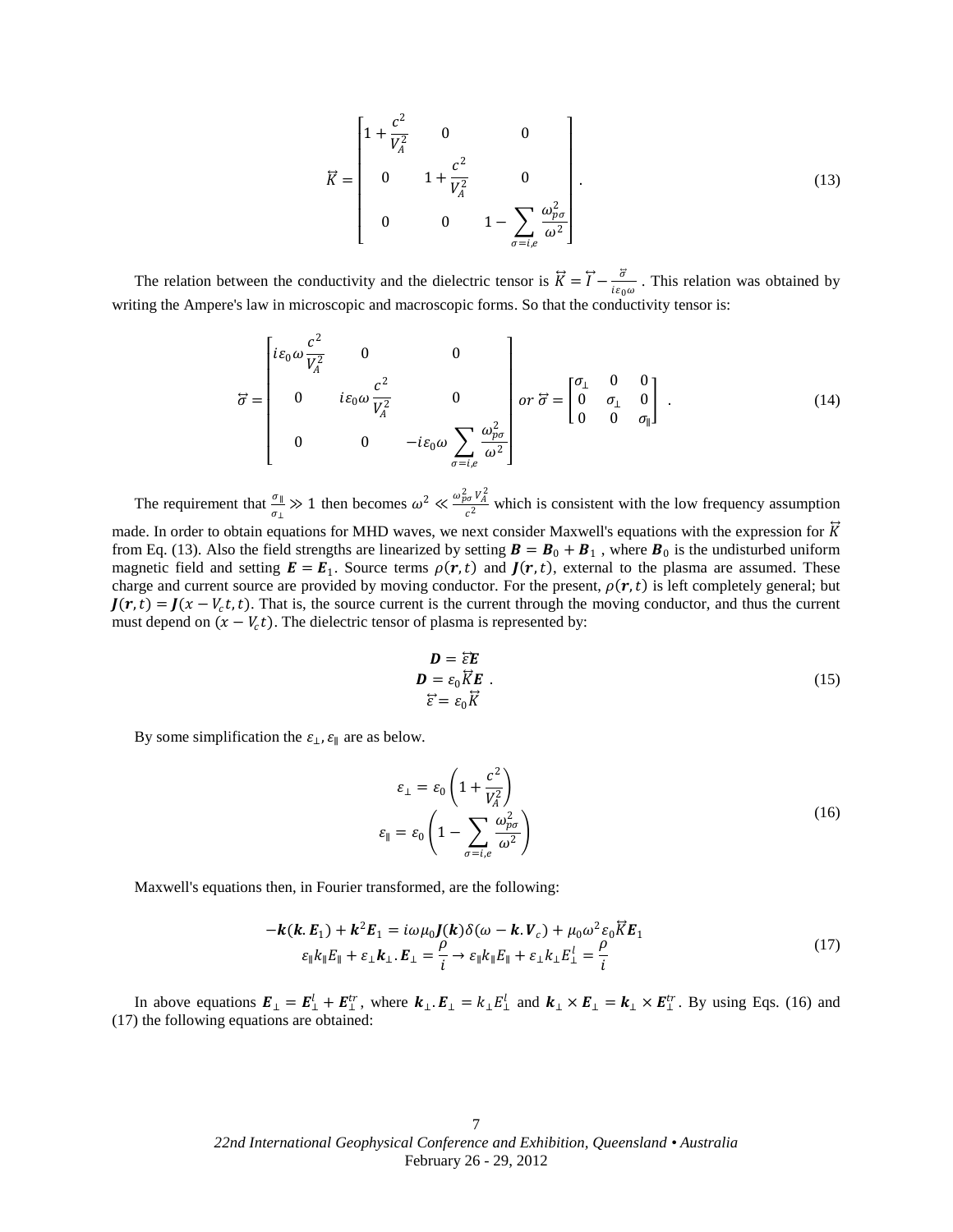$$
\left[\omega^2 \mu_0 \varepsilon_{\perp} - k_{\parallel}^2 - k_{\perp}^2 \frac{\varepsilon_{\perp}}{\varepsilon_{\parallel}}\right] E_{\perp}^l = \frac{\omega \mu_0}{i} \frac{J(k) \cdot k_{\perp}}{k_{\perp}} \delta(\omega - k \cdot V_c) - \frac{k_{\perp} \rho}{i \varepsilon_{\parallel}} \,, \tag{18}
$$

and

$$
\left[\omega^2 \mu_0 \varepsilon_{\perp} - k_{\parallel}^2 - k_{\perp}^2\right] E_{\perp}^{tr} = \frac{\omega \mu_0}{i} \frac{|J(\mathbf{k}) \times \mathbf{k}_{\perp}|}{k_{\perp}} \delta(\omega - \mathbf{k}.\mathbf{V}_c) \tag{19}
$$

Eq. (18) represents the Alfven wave. For  $\frac{\varepsilon_{\perp}}{\varepsilon_{\parallel}} \ll 1$ , the equation reduces to a one dimensional equation for a transverse electric field propagating along the  $B_0$  direction with velocity about  $V_A$  and frequency  $\omega = k. V_c$ . The wavelength parallel to  $V_c$  is about L, the length of the conductor along the direction of motion, so that  $\omega \cong \frac{2\pi V_c}{l}$  $\frac{V}{L}$ . Eq. (19) represents a magnetosonic wave, also with velocity  $V_A$ . But this wave propagates isotropically, and thus the energy falls away as  $\frac{1}{r^2}$ . In contrast, the Alfven wave energy is concentrated along one direction. So the Alfven wave is more important.

Now Eq. (18) is transformed back to real space:

$$
\left[ -\frac{1}{V_A^2} \frac{\partial^2}{\partial t^2} + \frac{\partial^2}{\partial z^2} \right] \nabla_{\perp} . \mathbf{E} = \mu_0 \frac{\partial}{\partial t} \nabla_{\perp} . \mathbf{J} (x - V_c t, y, z) \tag{20}
$$

It follows from this form of the equation that the wave field  $E_1$  is a function of variables  $y, x - V_c t \pm \left(\frac{V_c}{V_c}\right)$  $\frac{v_c}{V_A}$ ) z and therefore  $B$  is a function of the same variables. Thus, as stated earlier, the perturbation fields occur in Alfven wings which are at an angle  $\alpha = \tan^{-1} \frac{V_c}{V}$  $\frac{v_c}{v_A}$  to the direction of  $\mathbf{B}_0$ . Since the tangential component of the electric field  $\mathbf{E}$  is continuous across the surface of the conductor, the electric field between the wings has the same magnitude as that in the conductor:  $-(V_c \times B_0)$ . From the Maxwell's perturbed equations is can be determined that the magnitude of the perturbation magnetic field is  $\mathbf{B}_1 = \left(\frac{V_c}{V_c}\right)$  $\left(\frac{v_c}{v_A}\right)$  **B**<sub>0</sub>. Thus, the linear theory is valid when Alfven Mach number  $M_A \ll$  $M_A$ 

1. The plasma in the wings will experience an  $E \times B$  drift that will approach the velocity of the conductor  $V_c$ . That is the reason, the plasma between the wings will move with the conductor. Similar process occurs in the Jovian system; due to the Io's motion in the plasma torus of the Jupiter and in the magnetosphere of this giant solar system planet the Alfven waves and the corresponding current sheets are produced and phenomena will be used to analyze sheet source aligned along the magnetic field lines.

Now we proceed to find an expression for group velocity direction. The definition of dielectric tensor means that Maxwell's equations, the Lorentz equation, and the plasma currents can now be summarized in just two coupled equations, namely

$$
\nabla \times \mathbf{B} = \frac{1}{c^2} \frac{\partial}{\partial t} (\vec{K} . \mathbf{E})
$$
  
 
$$
\nabla \times \mathbf{E} = -\frac{\partial \mathbf{B}}{\partial t} .
$$
 (21)

The cold plasma wave equation is obtained by taking the curl of  $\nabla \times \vec{E} = -\frac{\partial \vec{B}}{\partial x}$  $\frac{\partial \mathbf{B}}{\partial t}$  and then substituting for  $\nabla \times \mathbf{B}$ using  $\nabla \times \mathbf{B} = \frac{1}{2}$  $c<sup>2</sup>$ д  $\frac{\partial}{\partial t}(\vec{K}.\vec{E})$  to obtain:

$$
\nabla \times (\nabla \times \mathbf{E}) = -\frac{1}{c^2} \frac{\partial^2}{\partial t^2} (\vec{K} . \mathbf{E}).
$$
 (22)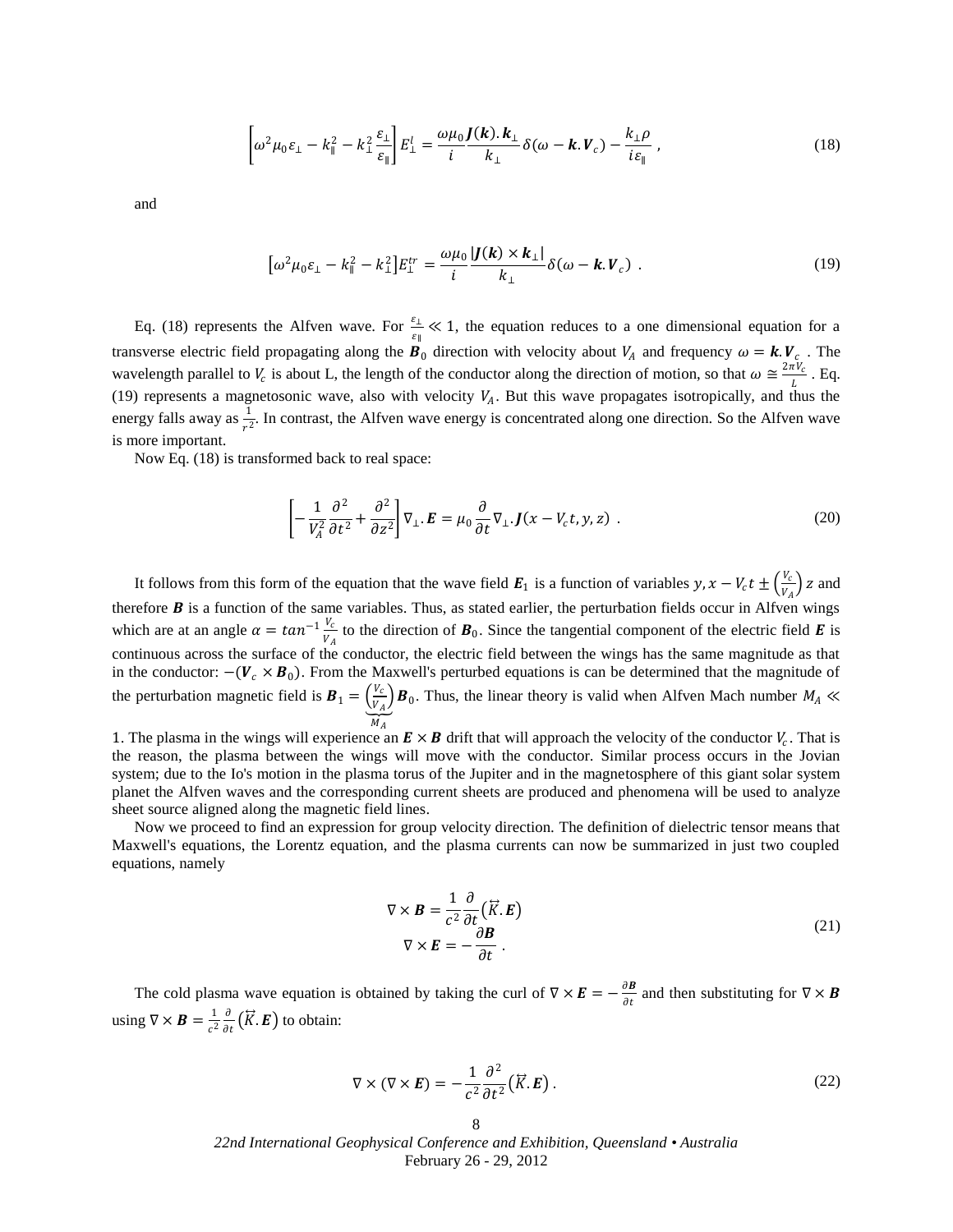Since a phase dependence  $exp(i\mathbf{k} \cdot \mathbf{x} - i\omega t)$  is assumed, this can be written in algebraic form as

$$
\mathbf{k} \times (\mathbf{k} \times \mathbf{E}) = -\frac{\omega^2}{c^2} \overrightarrow{K} . \mathbf{E} \tag{23}
$$

By using  $\boldsymbol{n} = \left(\frac{c\boldsymbol{k}}{c}\right)$  $\left(\frac{\epsilon \kappa}{\omega}\right)$  Eq. (10) becomes

$$
nn. E - n2 E + \overline{K}. E = 0,
$$
\n(24)

which is essentially a set of three homogenous equations in the three components of  $E$ . The refractive index can be decomposed into parallel and perpendicular components relative to the equilibrium magnetic field  $\mathbf{B}_0 = B_0 \hat{z}$ . For convenience the x axis of the coordinate system is defined to lie along the perpendicular component of  $\bm{n}$  so that  $n<sub>y</sub> = 0$  by assumption. This simplification is possible for a spatially uniform equilibrium only; if the plasma is nonuniform in the  $x - y$  plane, there can be a real distinction between x and y direction propagation and the refractive index in the  $y$  direction cannot be simply defined away by choice of coordinate system.

To set the stage for obtaining a dispersion relation, Eq. (11) is written in matrix form as

$$
\begin{bmatrix} S - n_z^2 & -iD & n_x n_z \ iD & S - n^2 & 0 \ n_x n_z & 0 & P - n_x^2 \end{bmatrix} \cdot \begin{bmatrix} E_x \\ E_y \\ E_z \end{bmatrix} = 0.
$$
 (25)

It is useful to introduce a spherical coordinate system in  $k$  space with  $\hat{z}$  defining the axis and  $\theta$  the polar angle. Thus, the Cartesian components of the refractive index are related to the spherical components by

$$
n_x = n\sin\theta, n_z = n\cos\theta, n^2 = n_x^2 + n_y^2
$$
 (26)

And so Eq. (12) becomes

$$
\begin{bmatrix} S - n^2 \cos^2 \theta & -iD & n^2 \sin \theta \cos \theta \\ iD & S - n^2 & 0 \\ n^2 \sin \theta \cos \theta & 0 & P - n^2 \sin^2 \theta \end{bmatrix} \cdot \begin{bmatrix} E_x \\ E_y \\ E_z \end{bmatrix} = 0.
$$
 (27)

This equation has non-trivial solution if and only if the determinant of the matrix is zero. After some algebra this determinant can be written as:

$$
An^4 - Bn^2 + C = 0.
$$
 (28)

where

$$
A = S\sin^2\theta + P\cos^2\theta,
$$
  
\n
$$
B = (S^2 - D^2)\sin^2\theta + PS(1 + \cos^2\theta),
$$
  
\n
$$
C = P(S^2 - D^2) = PRL.
$$
\n(29)

By sorting out in the dispersion relation, Eq. (28), the following equation is obtained: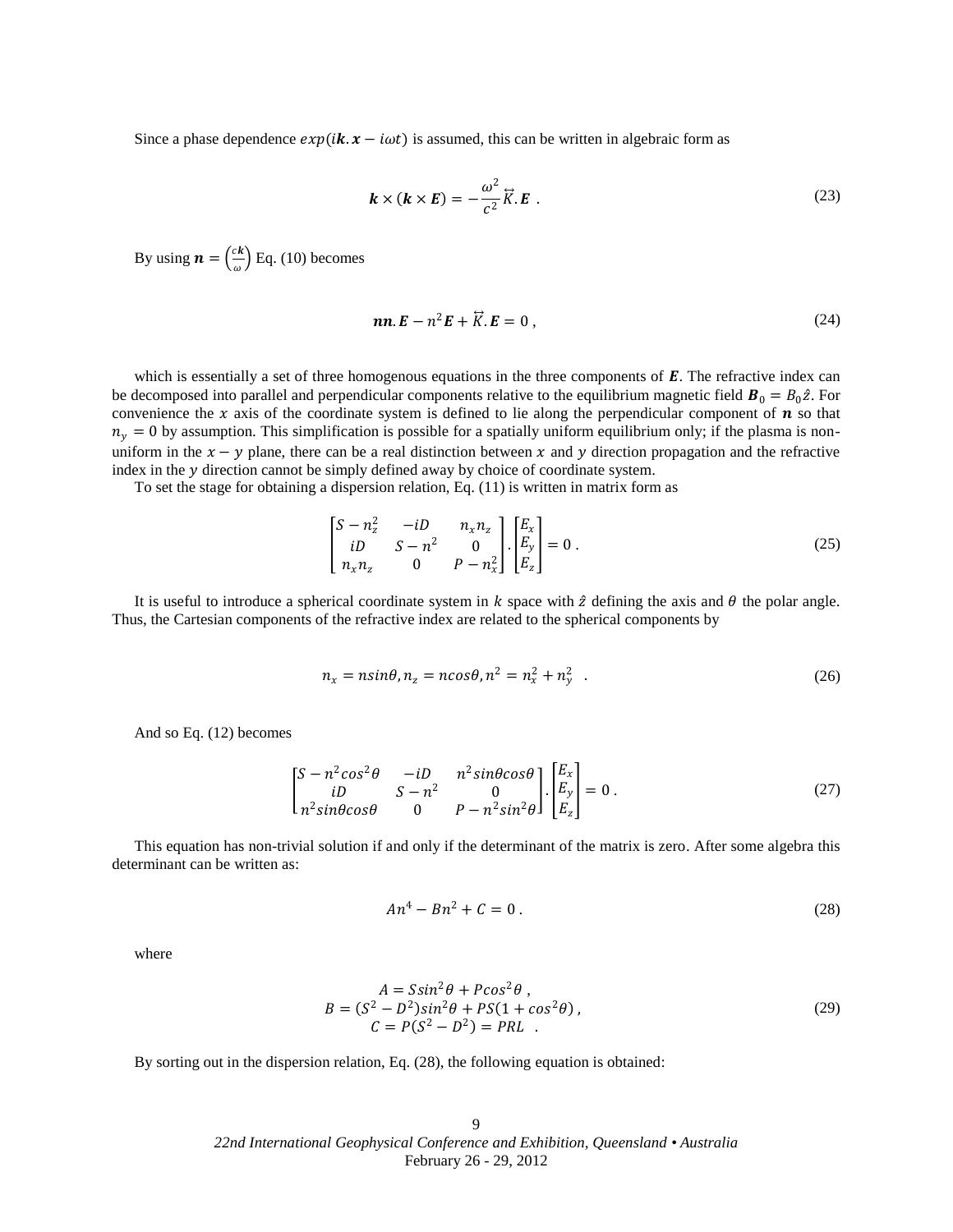$$
tan^2 \theta = \frac{-P(n^2 - R)(n^2 - L)}{(Sn^2 - RL)(n^2 - P)}.
$$
\n(30)

To obtain a relation for the index of refraction of the whistler mode: first, we ignore the ions terms since they response much more slowly than the electron in the frequency of interest due to their heavy masses. Second, we assume that both the wave frequency and the electron cyclotron frequency are both much less than the electron plasma frequency  $(\omega^2 \ll \omega_p^2, \omega_c^2 \ll \omega_p^2)$ . These conditions are satisfied in our case, because the auroral hiss emission region is well below the electron cyclotron frequency  $(f < f_c)$ , as shown in Fig. 4, and the plasma frequency is about ten times greater than cyclotron frequency ( $f_p \approx 590KHz \gg f_c \approx 58KHz$ ). With this assumption and the corrections applied to expressions for R, L, D, S, and P, it is easy to obtain a relation for the index of refraction as the following:

$$
n^2 = \frac{\omega_p^2}{\omega(\omega_c \cos \theta - \omega)}.
$$
\n(31)

Three polar plots of this equation for frequency  $f_1, f_2,$  and  $f_3$  are shown in Fig. 1. The resonance cone is defined as the locus of points where the index of refraction goes to infinity. The corresponding wave normal angle is called the resonance cone angle, which in this case is given by  $cos\theta_{res} = \frac{\omega}{\omega}$  $\frac{\omega}{\omega_c}$ . Since the group velocity of wave propagation is perpendicular to the index of refraction surface, then the angle  $\psi$ , between the direction of the group velocity and the magnetic field is given by  $\psi = 90^\circ - \theta_{res}$ . It follows then that the group velocity direction, which is the direction of energy flow is given by:

$$
sin\psi = \frac{f}{f_c}.
$$
\n(32)

It is obvious that the higher frequencies have larger angles of propagation. Fig. 7 shows a simple point source near Io. When an observer approaches the radiation source from left, the highest radiation frequency  $f_3$  is received; then the smaller frequencies  $f_2$ , and  $f_1$  will be detected respectively.



In order to explain the funnel-shaped cutoff characteristic of the auroral hiss, we consider a simple two dimensional model. Two assumptions are made to simplify the model; first that the magnetic field is uniform everywhere and is perpendicular to the trajectory of the spacecraft, and the second, that the radiation source is a point source. To carry out a simplified analysis, we introduced coordinate  $x$ , which is a perpendicular distance from the spacecraft to the magnetic field line through the source and the distance  $h$ , which is the height of the spacecraft above the source as shown in Fig. 8.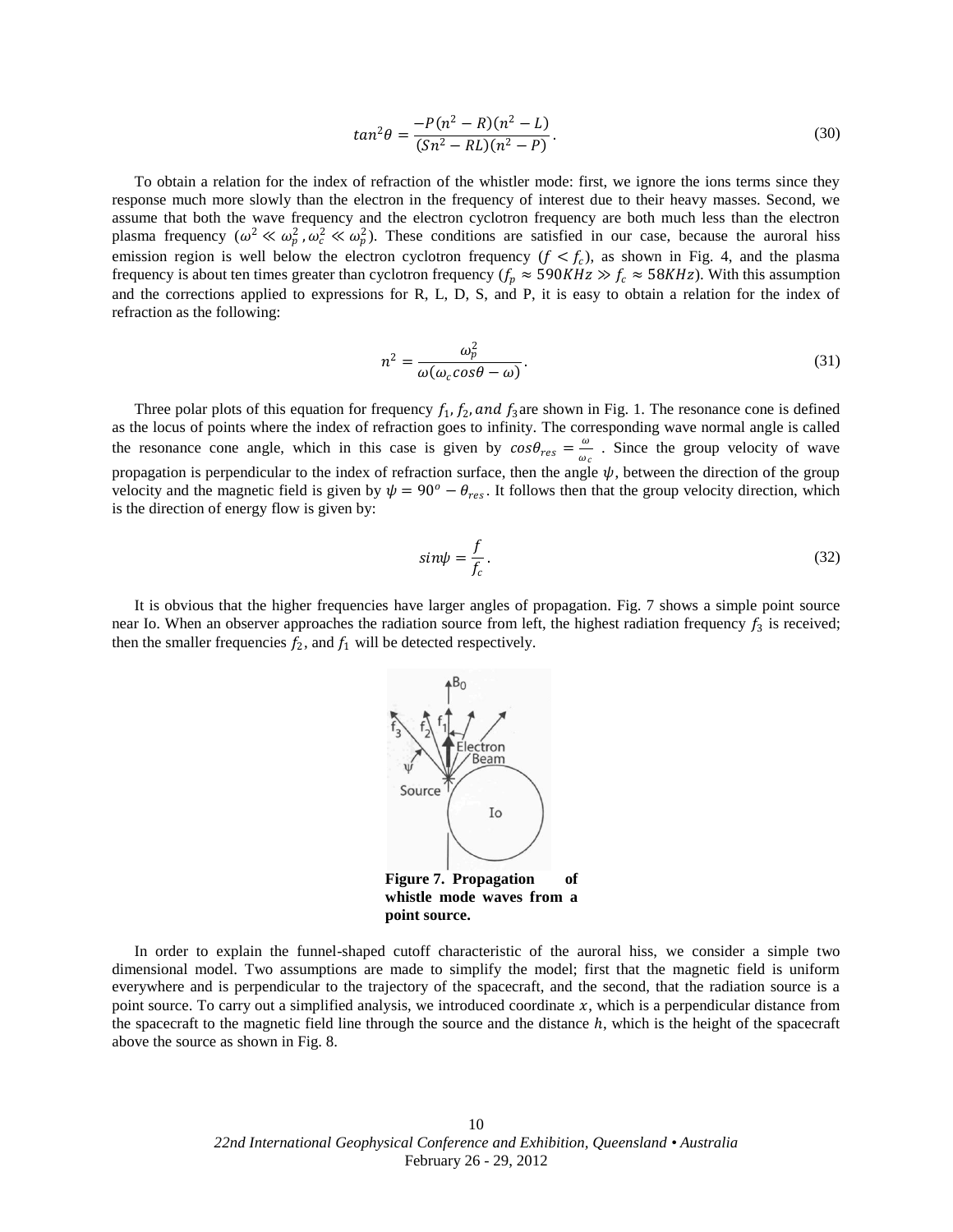

**Figure 8. The geometry of the produce of a funnelshaped low frequency cutoff.**

Then a simple geometry shows:

$$
tan\psi = \frac{\chi}{h}.
$$
\n(33)

Also for Eq. (32) it is possible to obtain:

$$
tan\psi = \frac{f}{\sqrt{f_c^2 - f^2}}.
$$
\n(34)

Equating Eqs. (33) and (34) gives the low frequency cutoff as the following:

$$
f^2 = f_c^2 - \frac{h^2}{x^2 + h^2} f_c^2.
$$
 (35)

This equation is a hyperbola with an upper frequency limit  $f_c$ .

#### **C. Calculation of point source model and the sheet source model**

Under the assumptions  $\omega^2 \ll \omega_p^2$ ,  $\omega_c^2 \ll \omega_p^2$  we have  $sin\psi =$ f  $\frac{1}{f_c}$ , where  $\psi$  is the angle between the limiting ray path direction and the magnetic field. Fig. 9 shows the geometric relation to locate the point source of emission.  $(x, y, z)$  is an arbitrary point on the trajectory of the Galileo;  $(x_s, y_s, z_s)$  represents the position of the emission source;  $(x_0, y_0, z_0)$  is a point when the spacecraft is on the magnetic field line through the source; or is a point where the lowest frequency of the emission of the cutoff boundary is received. The low frequency apex of the emission occurs at about 01:20:00 UT (as shown in Fig. 4), which corresponds to spacecraft coordinates  $(x_0, y_0, z_0) = (-0.893, 0.24, -1.019)$ . All of the values is a ration of the Io's radius  $R_{10}$ . The height of the source  $h = |\mathbf{R}_0 - \mathbf{R}_s|$  is adjusted until a best-fit cutoff boundary



**Figure 9. The geometric relation for locating the point source position when using best-fit propagation cutoff.**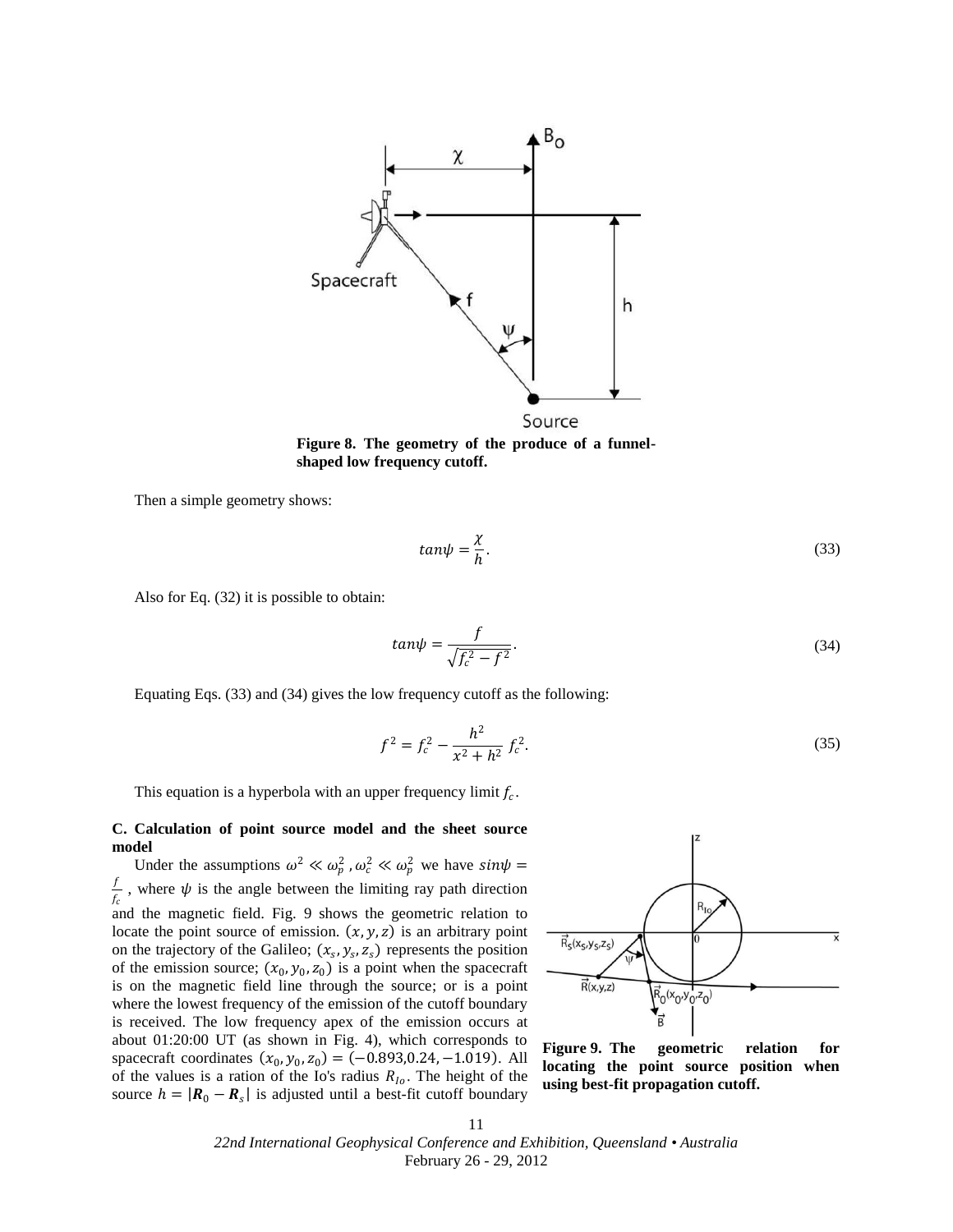is found. If the height of the emission source h is given, then the coordinates of the source  $(x_s, y_s, z_s)$  can be calculated by simple geometry relations:

$$
\frac{x_0 - x_s}{B_x} = \frac{y_0 - y_s}{B_y} = \frac{z_0 - z_s}{B_z} = \frac{h}{B} \implies \begin{cases} x_s = x_0 - \frac{h}{B} B_x \\ y_s = y_0 - \frac{h}{B} B_y \\ z_s = z_0 - \frac{h}{B} B_z \end{cases}
$$
(36)

The required data for magnetic field obtained from Fig. 5.For each point in the range 01:15:00 UT to 01:20:00 UT on the trajectory  $R(x, y, z)$  the angle  $\psi$  between  $R - R_s$  and  $R_0 - R_s$  should be calculated by using the following relation:

$$
cos\psi = \frac{(\mathbf{R} - \mathbf{R}_s) \cdot (\mathbf{R}_0 - \mathbf{R}_s)}{|\mathbf{R} - \mathbf{R}_s||\mathbf{R}_0 - \mathbf{R}_s|} = \frac{(x - x_s)(x_0 - x_s) + (y - y_s)(y_0 - y_s) + (z - z_s)(z_0 - z_s)}{\sqrt{(x - x_s)^2 + (y - y_s)^2 + (z - z_s)^2} \sqrt{(x_0 - x_s)^2 + (y_0 - y_s)^2 + (z_0 - z_s)^2}}
$$
(37)

Using the above equation we get the time dependent of the cutoff frequency  $(f(t) = f_c \sin \psi = f_c \sqrt{1 - \cos^2 \psi}$ . Fig. 10 shows the results for different value of ℎ.



**Figure 10. Cutoff Frequencies vs. universal times for different height between the Galileo and the point source.**

The solid points are sampled from Fig. 4 from the cutoff boundary of the spectrum. The wide range of  $h$ indicates that the source does not have a sharp defined low altitude boundary. That is reasonable since the emission spectrum in Fig. 4 does not have a sharply defined frequency time boundary. The best fit to the cutoff frequency data gives  $h = 0.9$ , which corresponds to the source position at coordinates  $(x_s, y_s, z_s) = (-1.0434, 0.469, -0.16)$ .

> *22nd International Geophysical Conference and Exhibition, Queensland • Australia* February 26 - 29, 2012

12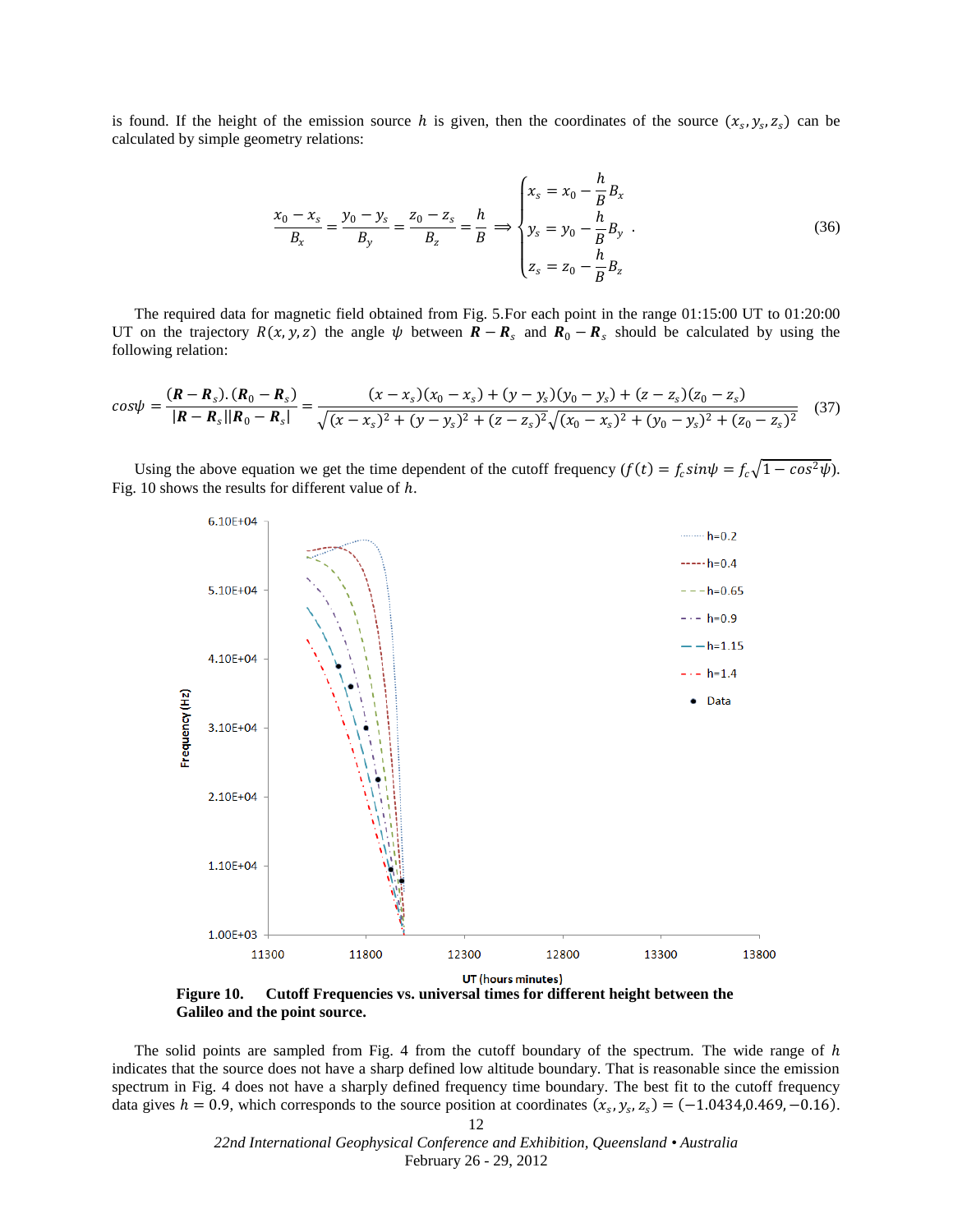The small value of  $z_s$  indicates that the source lies near the equator of Io; in the region where Jupiter's magnetic field is tangent to the surface if Io. The current system between the Jupiter and the Io which is probably the reason of the auroral hiss is shown in Fig. 11. The electromotive force which is across the Io's radial diameter drives a current that flows on the surface of the magnetic flux tube connecting Io with Jupiter at geographical colatitude for the northern foot of  $\theta_i = 24^o$ .



**Figure 11. The current circuit of Io and Jupiter and the trajectory of Galileo are shown.**

Since the frequency-time spectrum of the radiation is filled in instead of being a sharp line, it is likely that the source of the emission is either a line or a sheet source. Applying the unipolar inductor model, we consider the possibility that the source is a cylindrical current sheet (Fig. 12 and 13).





**Figure 12. Sheet emission source model. Figure 13. 3-D model of Io's current sheet.**

The axis of the cylinder is in the direction of the magnetic field line at  $R_0$  through the center of the Io with radius  $r = \sqrt{x_s^2 + y_s^2 + z_s^2} = 1.15 > 1$ . This issue is reasonable since the current sheet is most likely produced in the ionosphere of the Io. Because we have no information of the magnetic field out of the trajectory, we simply assume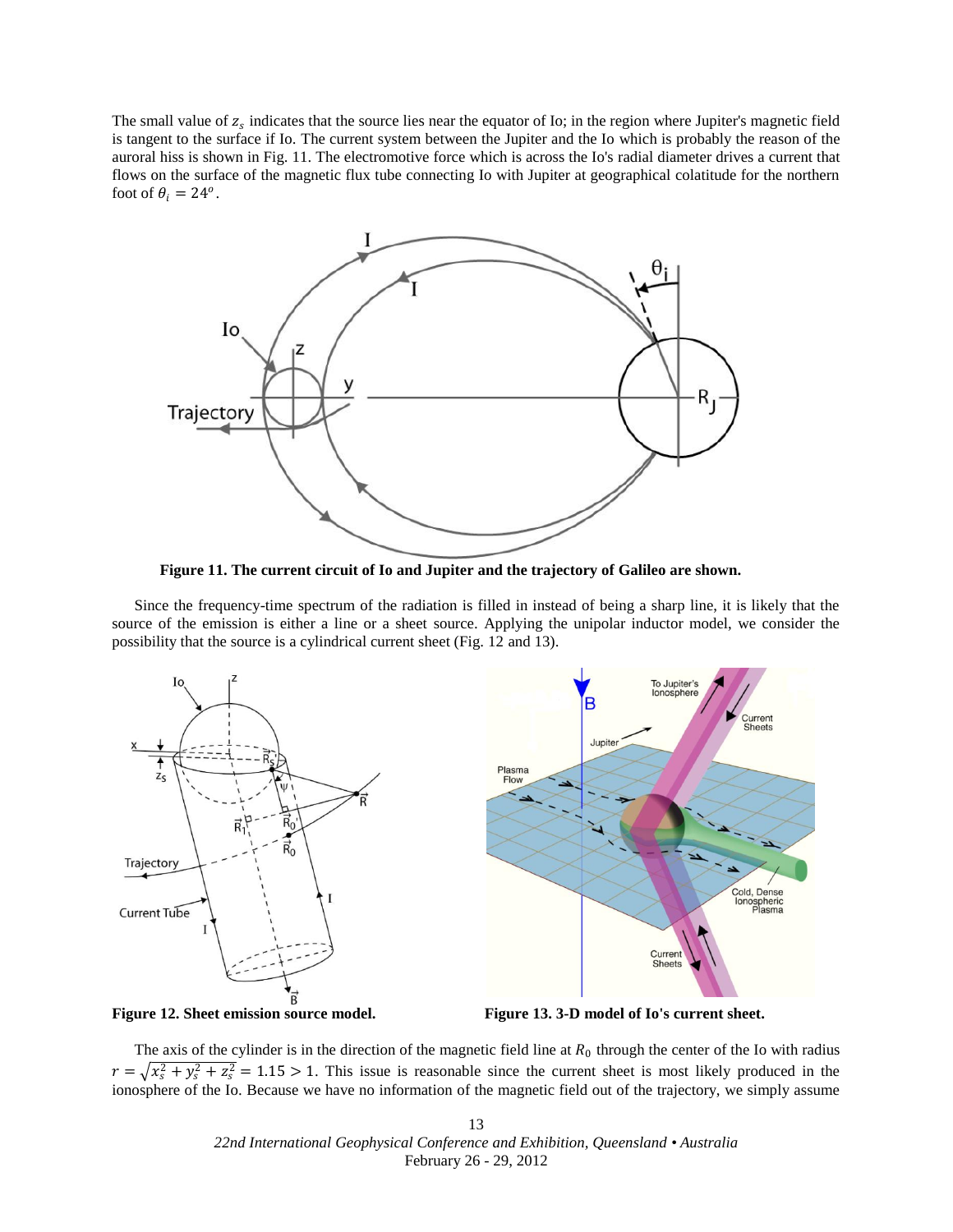that the local current sources responsible for the radiation are also along  $B_0$  at  $R_0$ . Also for simplicity, plane P has drawn with its normal along z direction through point  $R_s$ . The intersection between the plane P and the cylindrical current sheet makes a curve C. For every point on the trajectory, the normal of the current cylinder  $R_0'R$  has drawn. Note  $R'_0$  lies on the surface of the cylinder. Line  $R'_s R'_0$  is parallel to  $B_0$  and intersects with curve C at point  $R'_s$ . The coordinates of  $R'_0 = (x'_0, y'_0, z'_0)$  and  $R'_s = (x'_s, y'_s, z'_s)$  can be calculated as follows: Define the unit vector of  $B_0$  as  $n_B = (a, b, c) = (0.167, -0.255, -0.952)$ , then the coordinates of point  $(x_1, y_1, z_1)$  satisfy

$$
\frac{x_1}{a} = \frac{y_1}{b} = \frac{z_1}{c} = q_1 \Rightarrow \begin{cases} x_1 = aq_1 \\ y_1 = bq_1 \\ z_1 = cq_1 \end{cases}, R_1R.n_B = 0 \Rightarrow (x - x_1)a + (y - y_1)b + (z - z_1)c = 0. \tag{39}
$$

So we have  $q_1 = \frac{ax + by + cz}{a^2 + b^2 + c^2}$  $\frac{ax+by+cz}{a^2+b^2+c^2}$ . Substitute  $q_1$  into (39), we have  $(x_1, y_1, z_1)$ . The equation of line  $R_1R_0'R$  is:

$$
\frac{x'_0 - x_1}{x - x_1} = \frac{y'_0 - y_s}{y - y_1} = \frac{z'_0 - z_s}{z - z_1} = q_2 \Longrightarrow \begin{cases} x'_0 = (x - x_1)q_2 + x_1 \\ y'_0 = (y - y_1)q_2 + y_1 \\ z'_0 = (z - z_1)q_2 + z_1 \end{cases} \tag{40}
$$

In fact,  $q_2 = \frac{r}{\sqrt{(x-x_1)^2+(y_2)^2}}$  $\frac{1}{\sqrt{(x-x_1)^2+(y-y_1)^2+(z-z_1)^2}}$ . Substitute  $q_2$  into Eq. (40), we get the coordinate  $(x_0, y_0, z_0)$ . To find  $R'_{s} = (x'_{s}, y'_{s}, z'_{s})$ , note that  $\mathbf{R}'_{0} - \mathbf{R}'_{s}$  is parallel to  $B_{0}$  so:

$$
\frac{x'_s - x'_0}{a} = \frac{y'_s - y'_0}{b} = \frac{z'_s - z'_0}{c} = q_3 \Longrightarrow \begin{cases} x'_s = aq_3 + x'_0\\ y'_s = bq_3 + y'_0\\ z'_s = cq_3 + z'_0 \end{cases} \tag{41}
$$

Recall  $z'_s = z_s \implies q_3 = \frac{z_s - z'_0}{s}$  $\frac{-z_0}{c}$ . Substitute  $q_3$  into Eq. (41), we get the coordinate  $R'_s = (x'_s, y'_s, z'_s)$ . Now it is possible to calculate the angle  $\psi$  between  $\mathbf{R} - \mathbf{R}'_s$  and  $\mathbf{R}'_0 - \mathbf{R}'_s$ .

$$
cos\psi = \frac{(\mathbf{R} - \mathbf{R}'_s) \cdot (\mathbf{R}'_0 - \mathbf{R}'_s)}{|\mathbf{R} - \mathbf{R}'_s||\mathbf{R}'_0 - \mathbf{R}'_s|} = \frac{(x - x'_s)(x'_0 - x'_s) + (y - y'_s)(y'_0 - y'_s) + (z - z'_s)(z'_0 - z'_s)}{\sqrt{(x - x'_s)^2 + (y - y'_s)^2 + (z - z'_s)^2} \sqrt{(x'_0 - x'_s)^2 + (y'_0 - y'_s)^2 + (z'_0 - z'_s)^2}}
$$
(42)

Fig. 14 shows the results for a sheet emission source. As previous the ray tracing fit to the observed spectrum is quite good. This issue indicates that the emission source for the auroral-hiss emission could be a sheet source. The good fit also indicates that the trajectory of the spacecraft is nearly perpendicular to the cylindrical current sheet.



**Figure 14. Cutoff Frequency vs. universal times for**  h=0.9R<sup>IO</sup> for sheet source model.